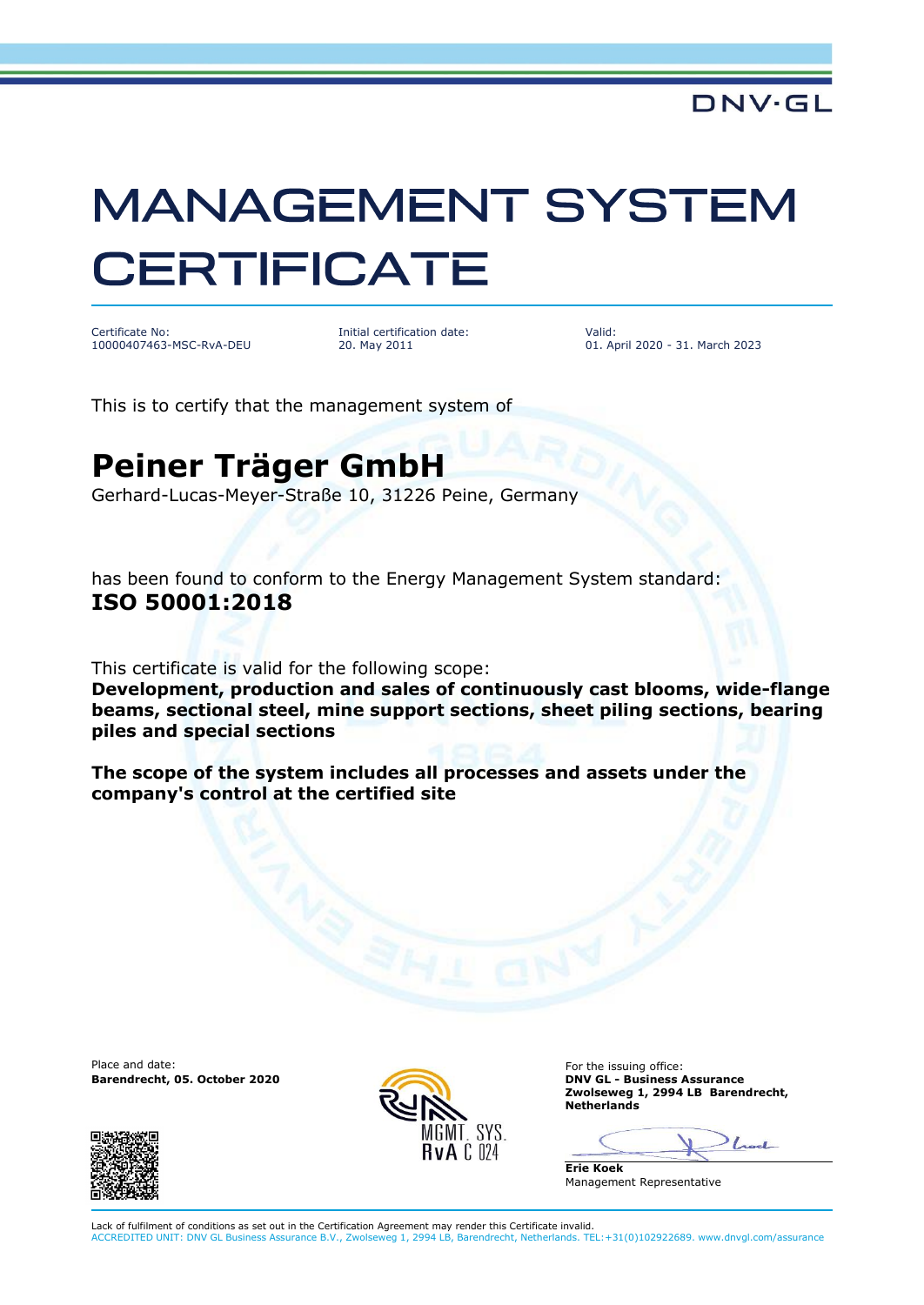Certificate No: 10000407463-MSC-RvA-DEU Place and date: Barendrecht, 05. October 2020

### **Appendix 1 to Certificate**

#### **Peiner Träger GmbH**

Locations included in the certification are as follows:

| Ser. no. | <b>Site Name</b>   | <b>Site Address</b>                                   | <b>Site Scope</b>                                                                                                                                                                               |
|----------|--------------------|-------------------------------------------------------|-------------------------------------------------------------------------------------------------------------------------------------------------------------------------------------------------|
|          | Peiner Träger GmbH | Gerhard-Lucas-Meyer-Straße 10<br>31226 Peine, Germany | Development, production and sales of<br>continuously cast blooms, wide-flange<br>beams, sectional steel, mine support<br>sections, sheet piling sections, bearing<br>piles and special sections |



**DNV·GL**